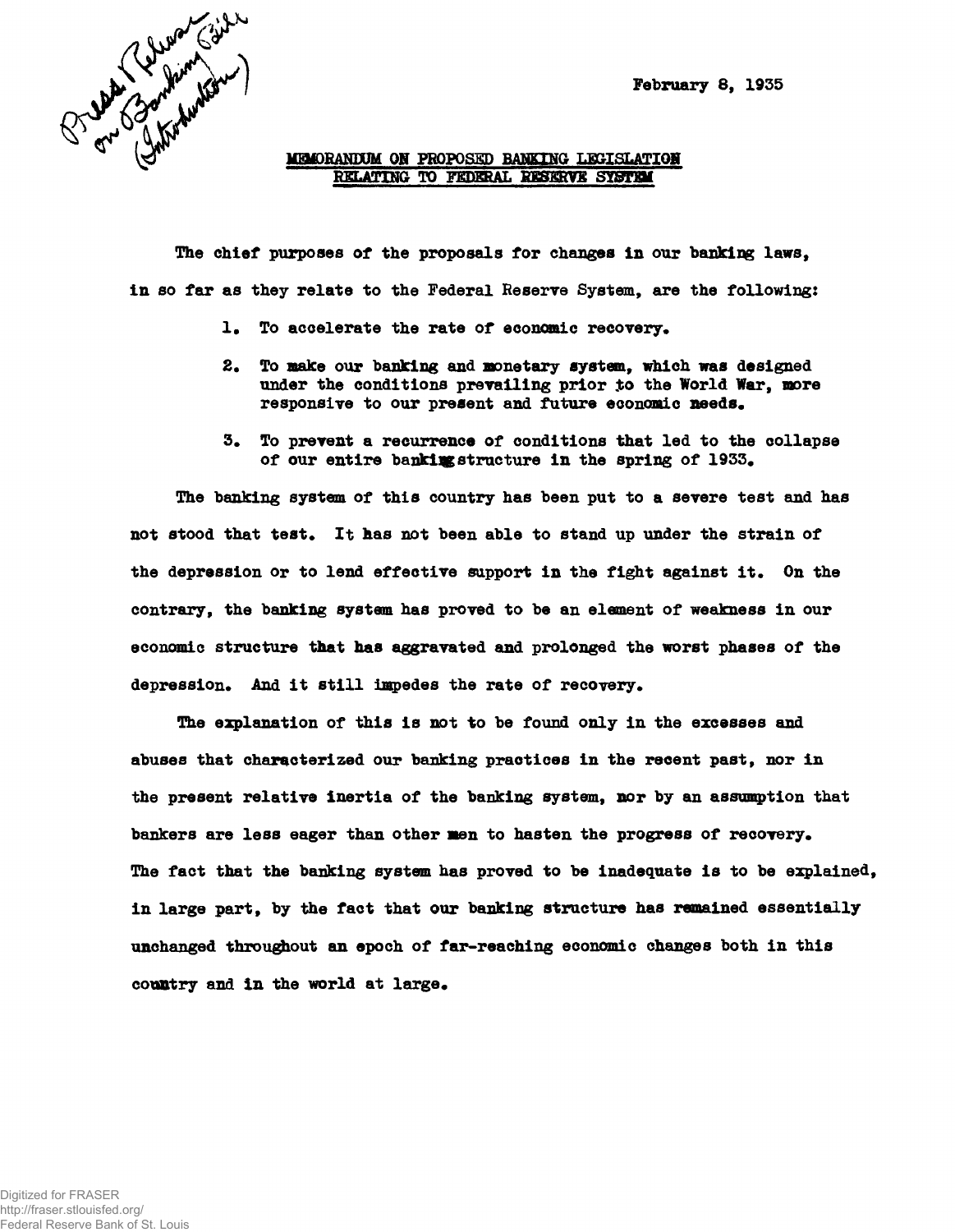**The principal measures contemplated in the proposed legislation, therefore, are designed to remedy deficiencies now inherent in the banking structure itself. In this connection it is proposed to make the Federal Reserve System, which is the cornerstone of the banting structure, more responsive to our national economic needs. It is also proposed to make our commercial banks better adapted to meeting the credit requirements of Industry, commerce, and agriculture, under the changes that have taken place in our economic system since most of our present banking laws were enacted.**

**Underlying the proposed changes in the banking laws are fundamental economic and monetary considerations, the widespread influence of which has not been adequately understood. In fact, the lack of an adequate understanding of these fundamental considerations was an important factor in bringing about the disastrous collapse of our economy which culminated in the closing of all the banks in the spring of 1933.**

**Fluctuations in production and employment, and in the national income, are conditioned upon changes in the available supply of cash And deposit currency, and upon the rate and character of monetary expenditures. The effect of an increased rate of spending may be modified by decreasing the supply of money, and Intensified by increasing the supply of money. Experience shows that, without conscious control, the supply of money tends to expand when the rate of spending increases and to contract when the rate of spending diminishes.**

**During the depression the supply of money did not expand and thus moderate the effect of decreased rates of spending, but contracted rapidly and tfo intensified the depression. This is one part of the economy in which automatic adjustments tend to have an intensifying**

Digitized for FRASER http://fraser.stlouisfed.org/ Federal Reserve Bank of St. Louis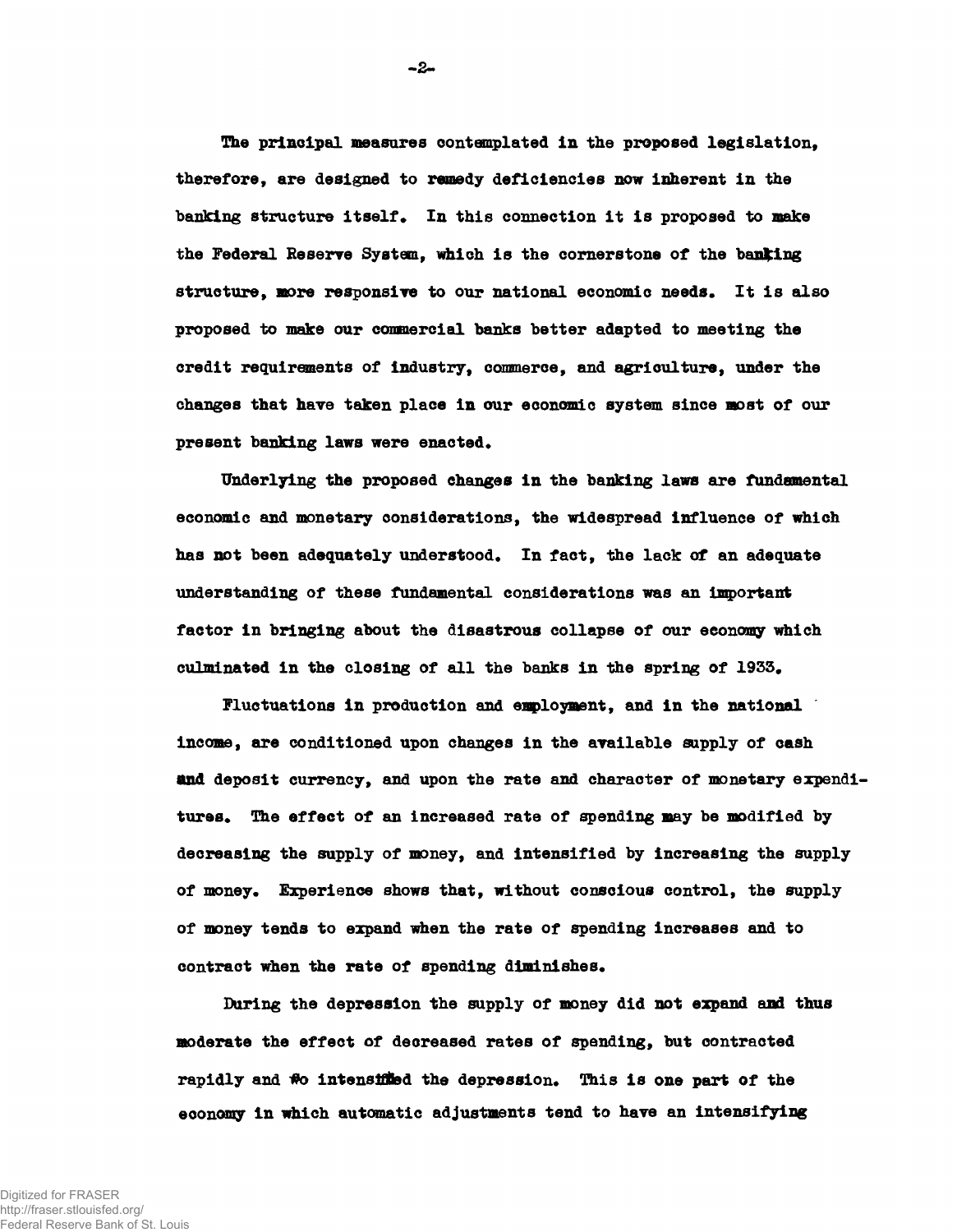**rather than a moderating effect. If the monetary mechanism is to be used as an instrument for the promotion of business stability, conscious control and management are essential.**

**At the present stage of economic developments, main reliance for bringing about a rise in the national income must be placed upon increased governmental and private expenditures. The most important role of monetary control at the moment, therefore, is assuring that adequate support is available whenever needed for promoting and accelerating recovery.**

**Two supremely important duties are likely to devolve upon the reserve administration in the future. The first is assuring that a recovery does not result in an undesirable inflation. The second is assuring that a recovery is not followed by a depression. If recovery is allowed to develop into inflation, it is certain ultimately to lead to another depression. To regain prosperity without excesses, and thereafter to maintain business stability, are the two immediate objectives of monetary policy.**

**In order that the reserve administration may endeavor, with some prospect of success, to render prompt support for emergency financing in case of need, to prevent the recovery from getting out of hand, and to prevent the recurrence of disastrous depressions in the future, it is essential that the authority of the Federal Reserve Board be strengthened. As matters now stand, the Board is charged with responsibility for monetary developments in this country, but lacks the clear and explicit authority for determining the country\*s monetary policies.**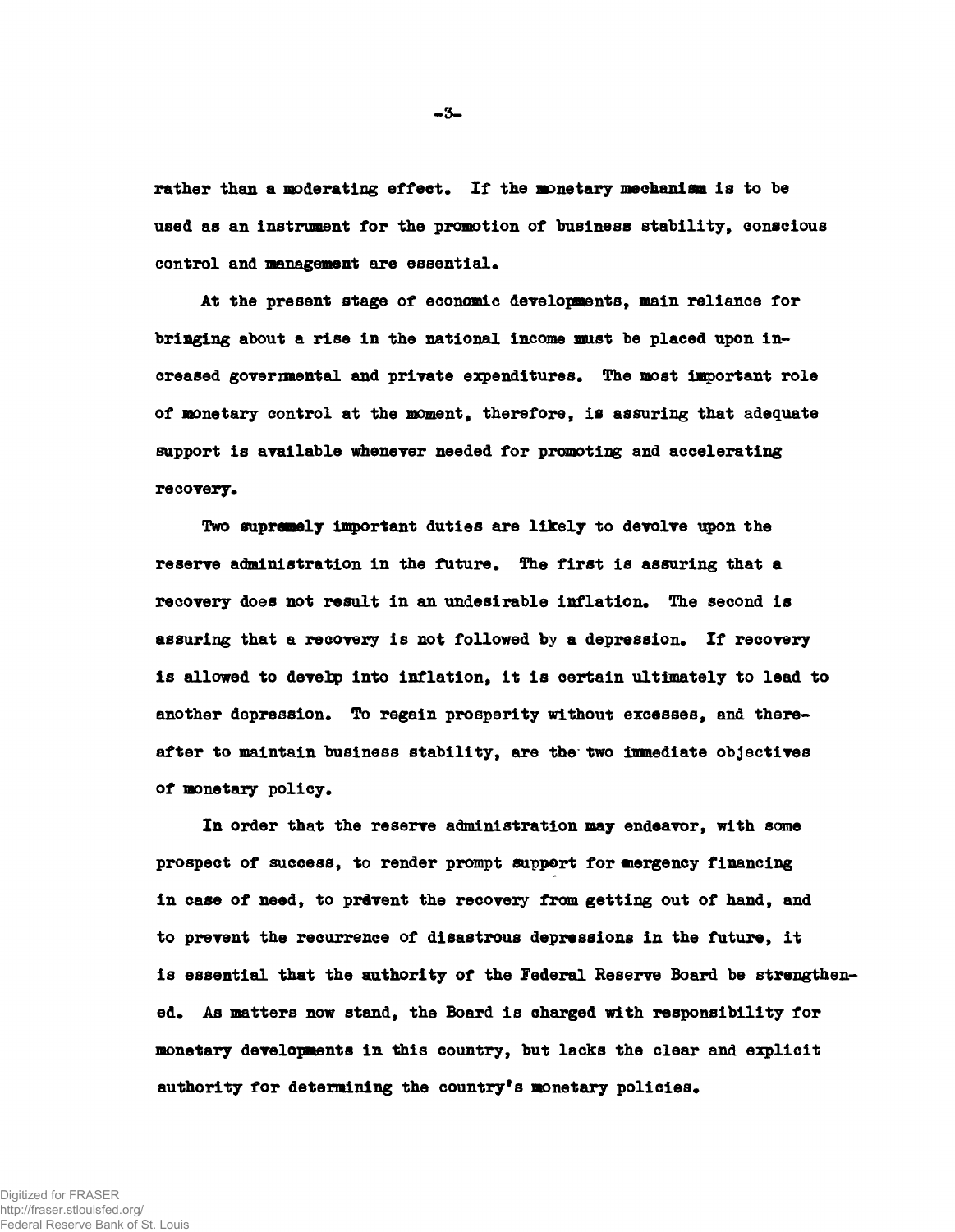**An essential step in giving the Board this authority is to give** it a controlling influence over the System<sup>8</sup><sup>8</sup> open-market operations. **for these are by far the most important instrument of Reserve policy. By these operations reserves may be given to or taken away from member** banks; and it is on these reserves that deposits are based. It is not **too much to say that the power to control open-market operations is the power to control the expansion and contraction of bank credit, and thus in large measure to control the country<sup>1</sup>s supply of money.**

**In the present administrative organization, the power to initiate open-market policy rests with the twelve Federal Reserve banks, which act jointly through the Federal Open Market Committee established by the Banking Act of 1933#The Federal Reserve Board has no representation on this Committee. It is given only the power to approve or disapprove open-market policies recommended by the Committee, and to prescribe the** regulations under which the open-market operations are to be carried out. **However much the Board may desire an energetic buying and selling policy it has no authority under the law to initiate such a policy.**

**On the other hand, the ability of the Open Market Committee to give effeet to policies that it recommends is dependent both on the approval of the Board and on the willingness of t\$re Reserve banks individually to participate in the operations.**

**It is difficult to conceive of a legal arrangement more calculated to result in conflict, obstruction, and delay. The fact that it may not have done so in the past is manifestly not an adequate reason for perpetuating diffusion of authority in a matter so vital to the nation<sup>1</sup> s economic life.**

**-4-**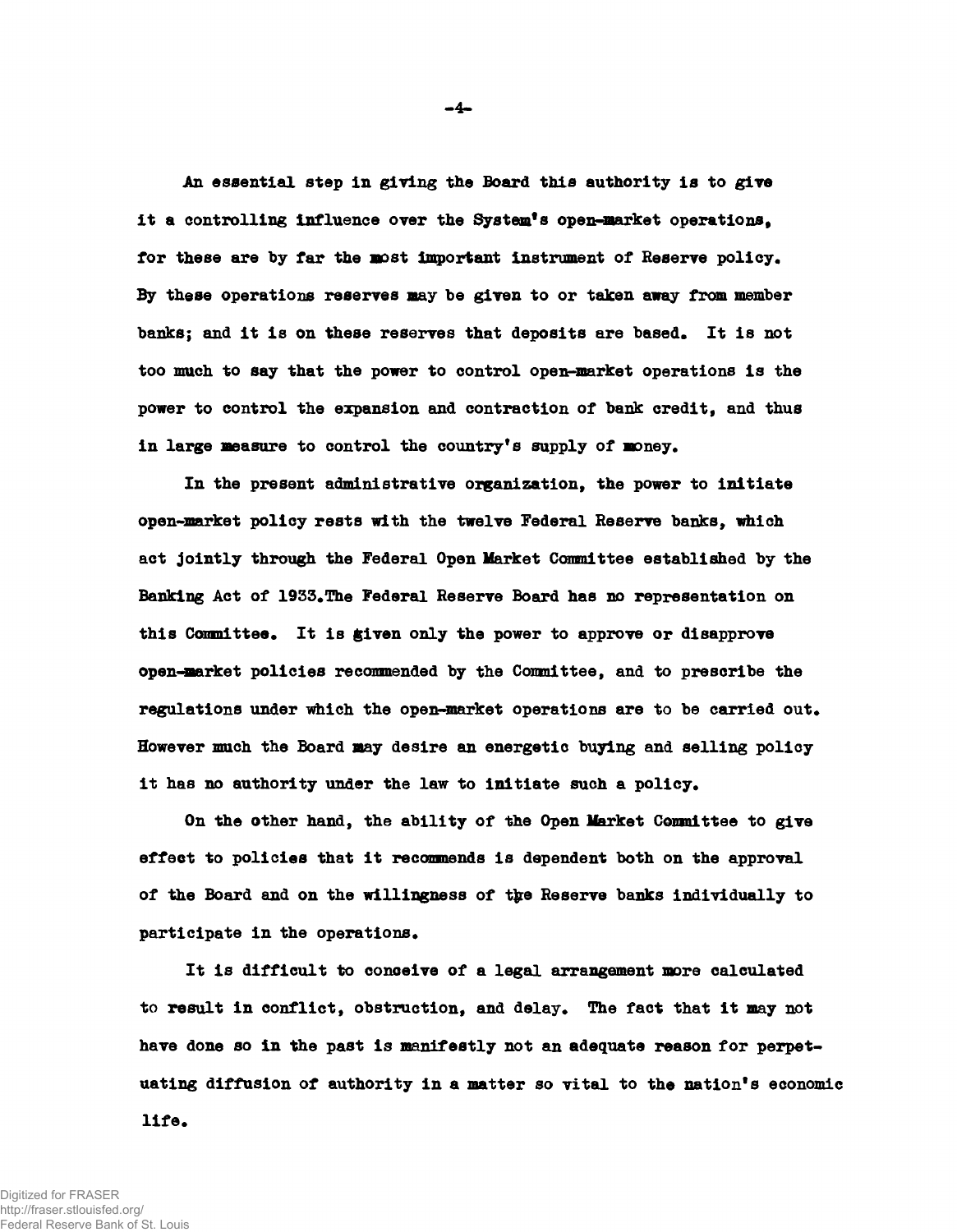**Under the existing arrangement, 128 persons are in various degrees ultimately responsible for determining open-market operations and other** System policies. These persons are the 8 members of the Federal Reserve **Board, the 12 Governors of the Federal Reserve banks, and the 108 directors** of the Reserve banks. There is no reason to suppose that such an unwiedy **organization will in the future be any more effective in bringing about** business stability than it has been in the past. Furthermore, a complete **stalemate resulting from a cleavage of opinion between the Board and the Reserve banks is always possible.**

**The need is obviously for concentration of authority and responsibility for open-market operations in a small cozomittee representing a national point of view and having a majority of its members chosen from** the Federal Reserve Board. This is provided for in the proposed legisla**tion without in any way impairing the autonomy of the Federal Reserve** banks in matters of local or regional concern.

**Another anomaly in the present administrative organization of the Federal Reserve System is the arrangement in respect of the Reserve bank Governors. The Governors are the principal executive officers of the Reserve banks, and their positions are of major importance in the System; yet they are not even mentioned in the Federal Reserve Act, nor is their appointment subject to the approval of the Federal Reserve Board. It is, therefore, proposed to recognize the office of Governor in the law, to combine this office with that of Chairman of the Board of Directors, and to make the appointment subject to the approval of the Federal Reserve Board.**

**-5-**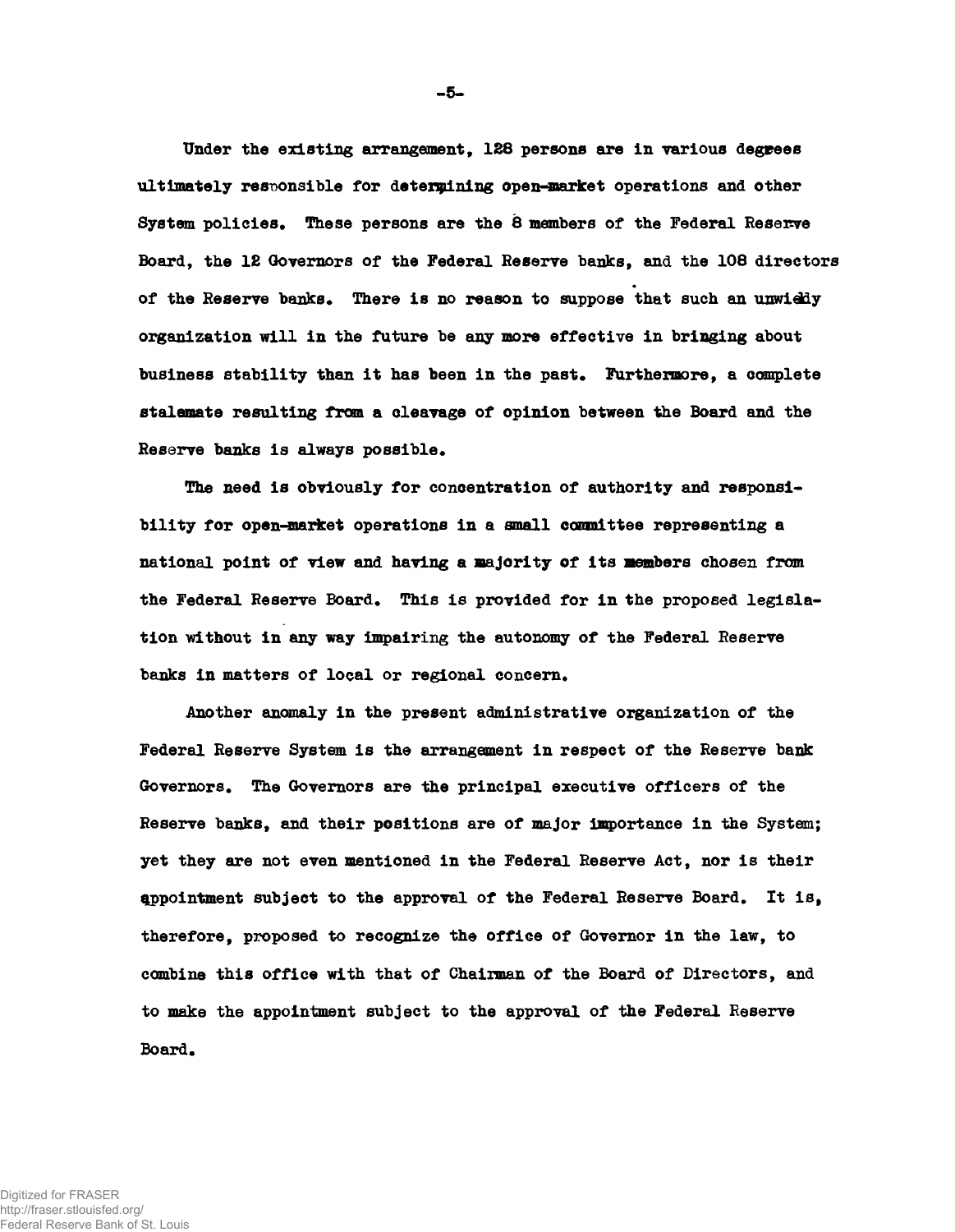**To facilitate the carrying out of national policies, it is proposed to remove certain of the restrictions that are now imposed on the Federal Reserve System by the Federal Reserve Act, but that experience has shown to be detrimental and impracticable. These restrictions are largely predicated on conditions that prevailed when the Federal Reserve Act was adopted in 1913, and were wisely imposed on a system that was new and untried; but in the course of time the circumstances that gave rise to them have diminished in importance or greatly altered.**

**A conspicuous example in this respect is the rigid definition of the kinds of paper that the Federal Reserve banks are permitted to discount. Changes in the country<sup>1</sup>s economic life, notably in the methods of financing business enterprise, have materially reduced the volume of short-term, self-liquidating paper of the classes to which the discount privileges of the Reserve banks are largely restricted by law. In times of stress, therefore, when the help of the Federal Reserve System has been most urgently needed, many banks, though holding sound assets in their portfolios, have been devoid of the particular kinds available under the law for borrowing at the Reserve banks.**

**The undue severity of the limitations on eligible paper was finally recognized, and they were removed temporarily by emergency legislation; but this action was not taken until much harm had been done to the business of the country and unwarranted hardship and loss suffered by bank depositors. Furthermore, there is at present considerable evidence that these limitations are proving an impediment to**

**-6-**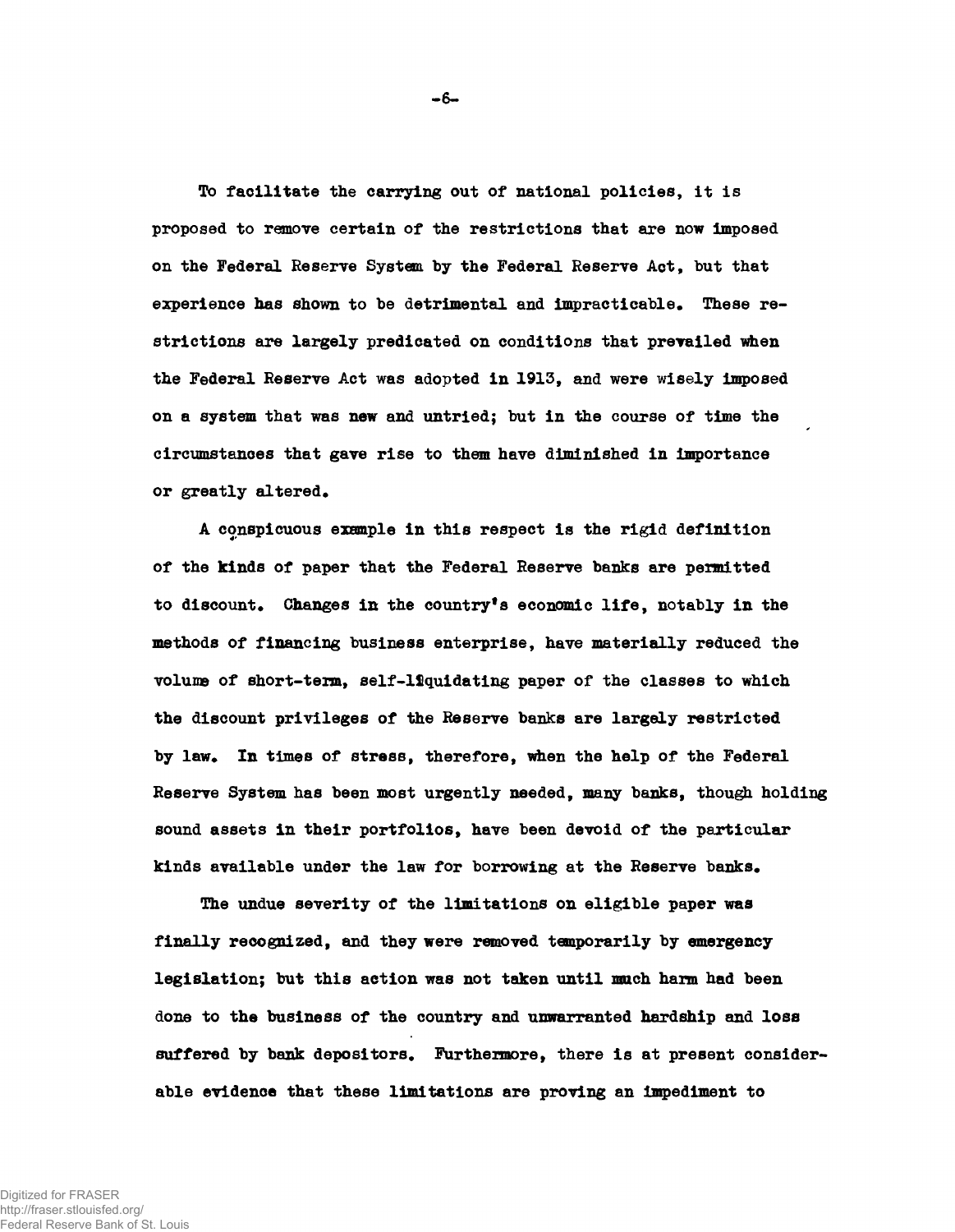**recovery. New loans of a type that commercial banks have customarily made in the past are now refused, not beeause the applicants do not possess sound assets, but because the sound assets that they do possess are technically ineligible for rediscount\* There is also still a tendency among vany banks to remove from their portfolios paper that cannot be immediately liquefied by recourse to the Federal Reserve banks.**

**For these reasons it is proposed that the legal limitations on eligibility be removed and authority be given to the Federal Reserve Board to determine by regulation the character of paper that shall be** eligible for discount at the Reserve banks.

**Another of the proposed changes in the Federal Reserve Act would dispense with the requirement for segregation of collateral behind Federal Reserve notes, without in any way altering the present requirement of 40 per cent reserve of gold certificates. When there was a foreign drain on the country's gold in 1931-1932, the requirement for segregation of collateral caused serious difficulty by** tying up gold over and above the 40 per cent required reserve. The situation was met for the emergency by permitting the pledge of **United States Government obligations as collateral against Federal Reserve notes; but the authority of the Reserve banks in this matter is only temporary.**

**Since Federal Reserve notes are prior liens on all the assets of the issuing Reserve bank, and are in addition obligations of the United States Government, the requirement for segregation of collateral serves no useful purpose and adds nothing to the safety of the notes.**

**-7-**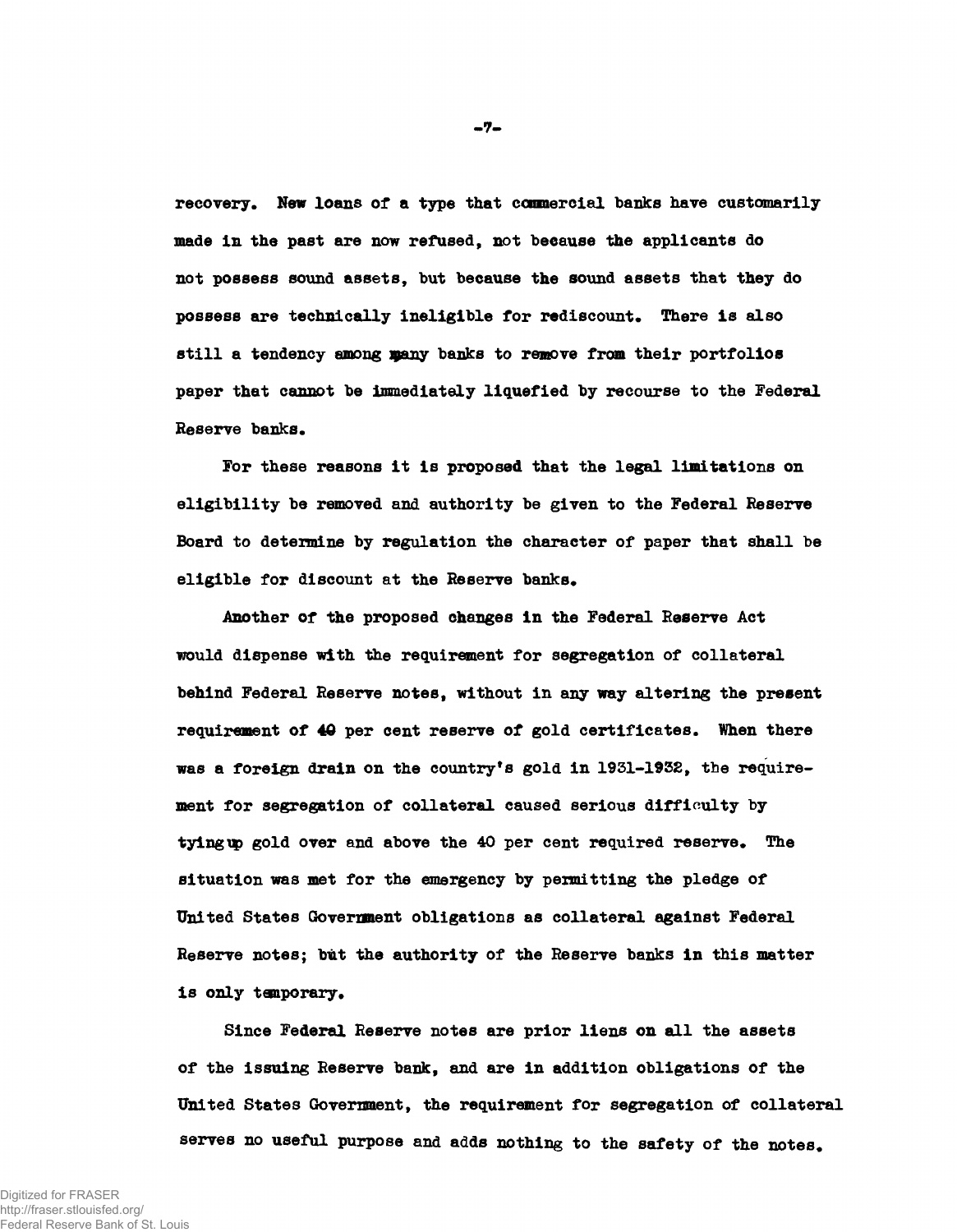**It has been erroneously asserted that to dispense with the requirement for segregation would give the Reserve banks power to issue notes without adequate backing. This is not the case. The Reserve basks have two principal classes of liabilities: deposits and notes. Back of these, in addition to gold and lawful money,** are the Reserve banks<sup>*†*</sup> bills and securities. Either notes or **deposits can be increased through the acquisition by the Reserve banks of an acceptable asset. Their total can be increased in no other way. It is at the time the asset is acquired that the determination is made that it is good enough to be held by the Federal Reserve bank; and this determination is made without reference to whether the asset iw ultimately to become backing for a deposit liability** or for a note liability. The deposits of the Federal Reserve banks **are the reserves back of all deposits of member banks. Assets that are good enough to constitute the backing for deposits of the Reserve banks are also good enough to back Federal Reserve notes.**

**Furthermore, a holder of a deposit with a Federal Reserve bank has the right to withdraw it in notes at any time, and consequently the Federal Reserve bank should be in a position to use the asset acquired at the time the deposit was created as backing for the notes into which this deposit is convertible.**

**Neither the elasticity of our currency supply nor the safety kf Federal Reserve currency is in any way affected by the proposed change in the law. Its only practical effect is to eliminate the cumbersome and useless requirement that certain specific collateral be segregated, and hold at considerable expense and in a privileged**

**-8-**